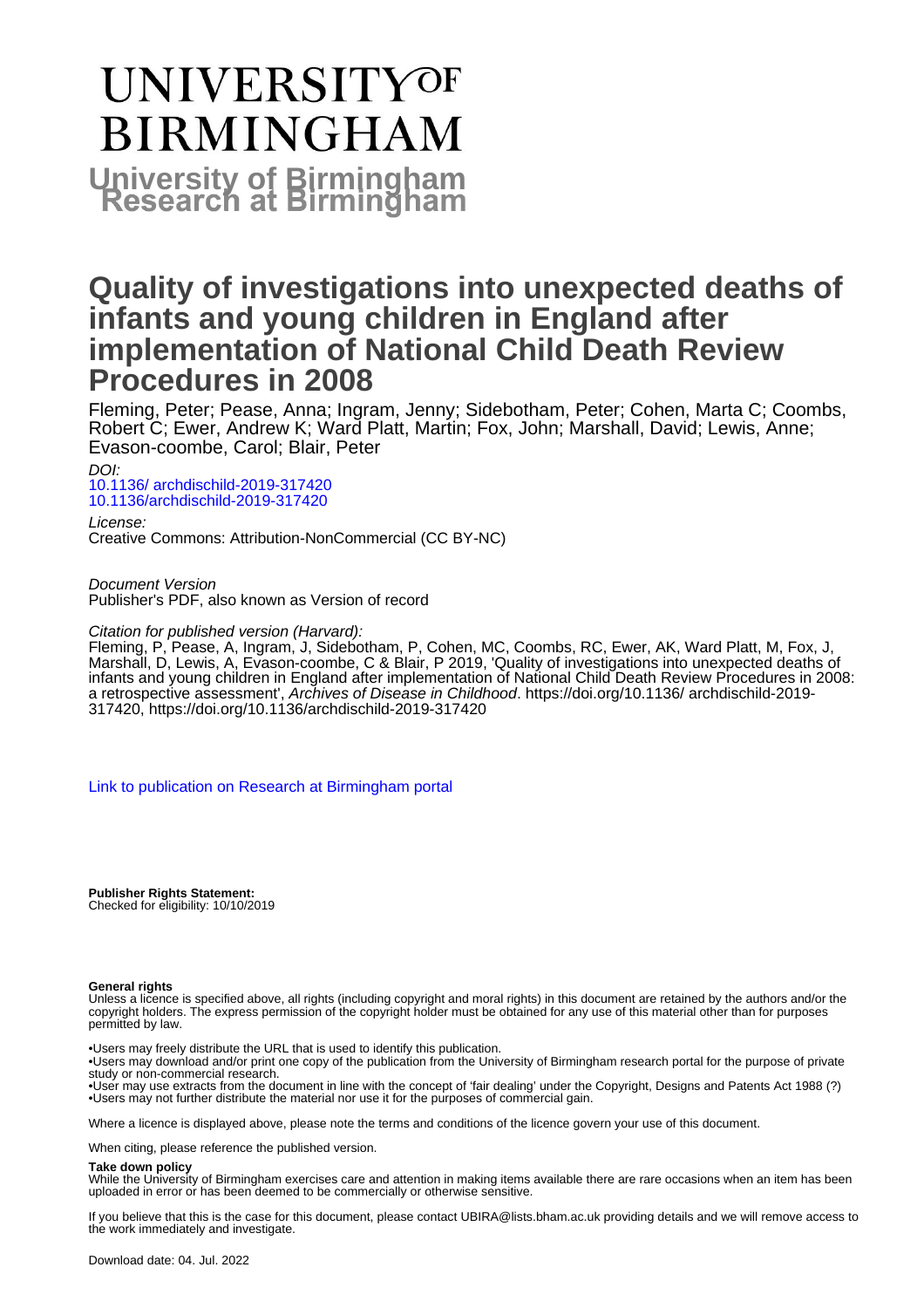

► Additional material is published online only. To view please visit the journal online (http://dx.doi.org/10.1136/ archdischild-2019-317420). For numbered affiliations see

end of article.

8EG, UK;

**Correspondence to** Dr Peter Fleming, Centre for Academic Child Health, University of Bristol, Bristol BS2

Peter.Fleming@bristol.ac.uk Received 15 April 2019 Revised 26 August 2019 Accepted 2 September 2019

# Quality of investigations into unexpected deaths of infants and young children in England after implementation of national child death review procedures in 2008: a retrospective assessment

PeterFleming  $\bullet$ , <sup>1</sup> Anna Pease, <sup>1</sup> Jenny Ingram  $\bullet$ , <sup>1</sup> Peter Sidebotham, 2 MartaC Cohen  $\bullet$ ,<sup>3</sup> Robert C Coombs,<sup>4</sup> Andrew K Ewer  $\bullet$ ,<sup>5</sup> Martin Ward Platt  $\bullet$ ,<sup>6</sup> John Fox,<sup>7</sup> David Marshall,<sup>8</sup> Anne Lewis,<sup>9</sup> Carol Evason-Coombe,<sup>10</sup> Peter Blair<sup>1</sup>

# **Abstract**

**Objectives** In 2008, new statutory national procedures for responding to unexpected child deaths were introduced throughout England. There has, to date, been no national audit of these procedures.

**Study design** Families bereaved by the unexpected death of a child under 4 years of age since 2008 were invited to participate. Factors contributing to the death and investigations after the death were explored. Telephone interviews were conducted, and coroners' documents were obtained. The nature and quality of investigations was compared with the required procedures; information on each case was reviewed by a multiagency panel; and the death was categorised using the Avon clinicopathological classification.

**Results** Data were obtained from 91 bereaved families (64 infant deaths and 27 children aged 1–3 years); 85 remained unexplained after postmortem examination. Documentation of multiagency assessments was poorly recorded. Most (88%) families received a home visit from the police, but few (37%) received joint visits by police and healthcare professionals. Postmortem examinations closely followed national guidance; 94% involved paediatric pathologists; 61% of families had a final meeting with a paediatrician to explain the investigation outcome. There was no improvement in frequency of home visits by health professionals or final meetings with paediatricians between 2008–2013 and 2014–2017 and no improvement in parental satisfaction with the process. **Conclusions** Statutory procedures need to be followed more closely. The implementation of a national child mortality database from 2019 will allow continuing audit of the quality of investigations after unexpected child deaths. An important area amenable to improvement is increased involvement by paediatricians.

# Check for updates

© Author(s) (or their employer(s)) 2019. Re-use permitted under CC BY-NC. No commercial re-use. See rights and permissions. Published by BMJ.

**To cite:** Fleming P, Pease A, Ingram J, et al. Arch Dis Child Epub ahead of print: [please include Day Month Year]. doi:10.1136/ archdischild-2019-317420

#### **Introduction**

In 2003, after the acquittal of several mothers convicted of murdering their babies, a multiprofessional working group devised a multiagency approach to the investigation of unexpected infant deaths, including a standard postmortem protocol. $1<sup>2</sup>$  This was incorporated into the statu-tory guidance to the Children Act 2004.<sup>[3](#page-6-1)</sup>

In 2008, this statutory programme was implemented in England aiming to ensure appropriate

# **What is already known on this topic?**

- ► Statutory guidance for the investigation of sudden unexpected deaths in children was introduced in the England in 2008.
- ► The degree to which this guidance is followed has not previously been ascertained.

# **What this study adds?**

- $\blacktriangleright$  The guidance for investigating sudden unexpected deaths is still only partially implemented by professionals.
- ► Classification of deaths is inconsistent.
- $\blacktriangleright$  There is wide variation in the quality of care and support provided to bereaved families that cannot yet be said to be a truly family-centred process.

investigation and support of families to reduce wrongful accusations while ensuring the recognition of genuine maltreatment. The recommendations emphasised the importance of multiagency collaboration, data sharing and involvement with a final case review meeting involving all agencies to assess the likely cause of and any contributory factors to the death.

A national training programme for professionals was implemented, together with a joint visit to the scene of the death by the police and a paediatrician or trained nurse.

We report data collected on the nature and quality of investigations after unexpected infant and child deaths in England since the implementation of these programmes.

# **Methods**

# **Recruitment of families**

The Lullaby Trust, a charity providing support to families bereaved by unexpected infant death, funds research into such deaths in England.

From July 2016 to October 2017, families were invited to contact the Lullaby Trust if their infant or child aged under 4years had died unexpectedly since 2008. Families interested in taking part were

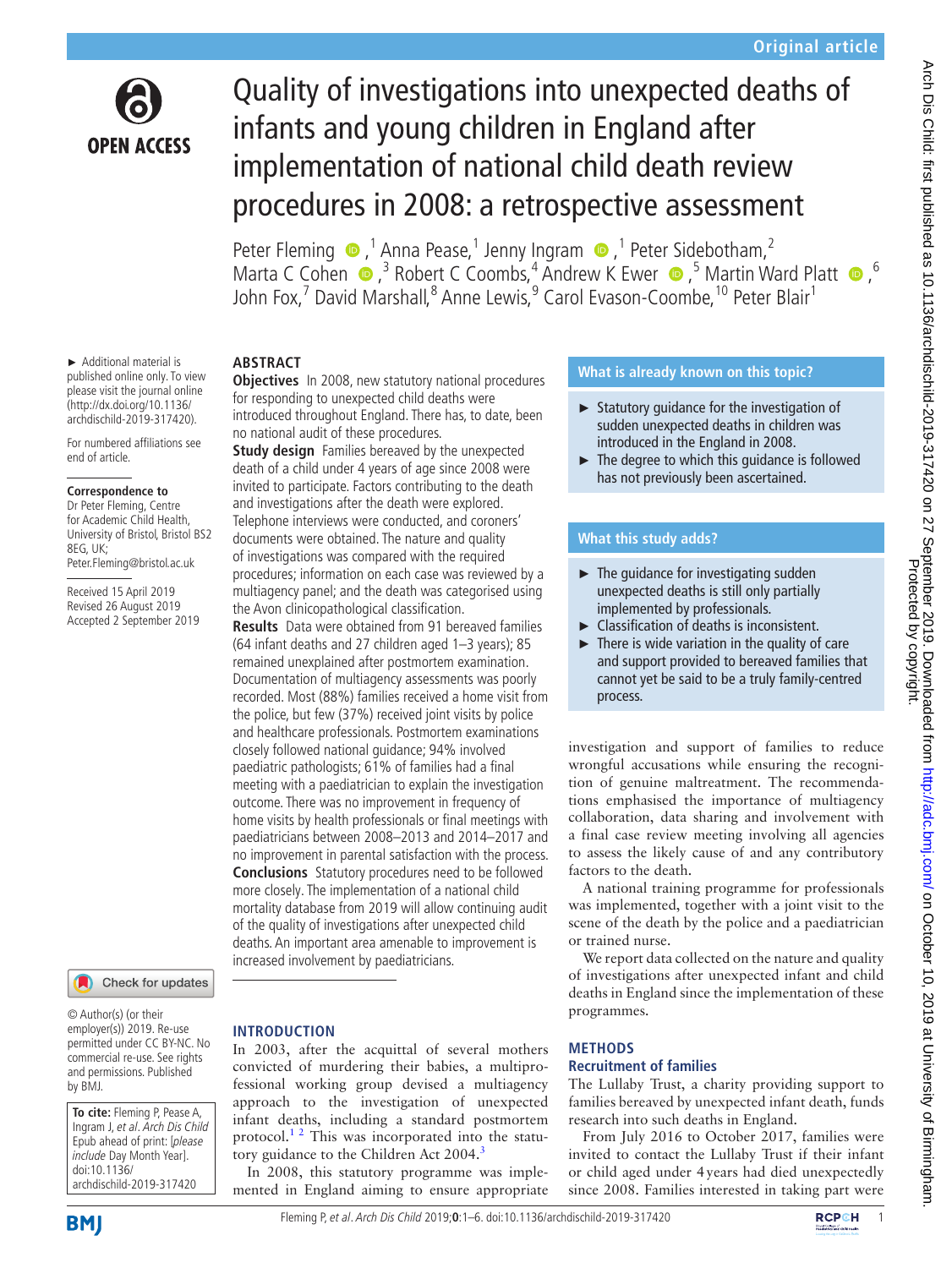# **Original article**



<span id="page-2-1"></span>**Figure 1** Year of sudden unexpected death (91 deaths). SIDS, sudden Infant death syndrome; SUDC, sudden unexplained death in childhood.

contacted by their preferred modality (email, telephone and text) to obtain written consent to participate in the study, including consent to request information from the coroner. A semistructured telephone interview was conducted to collect questionnaire data with an opportunity for parents to give their account in their own words (data capture form is shown in online supplementary [appendix I\)](https://dx.doi.org/10.1136/archdischild-2019-317420).

## **Obtaining the documentation**

Deliberations by Child Death Overview Panels are legally privileged (not disclosable), but the results of the local child death review process should be fully disclosed to the inquest.<sup>3–5</sup> We therefore collected data from coroners as these data are potentially in the public domain (with appropriate consent).

We contacted coroners' offices seeking copies of all inquest documentation, including the police report, paediatrician's report, postmortem report and the report of the final child death review meeting. All coroners contacted (with evidence of parental informed consent) gave us all available documentation.

# **Multiprofessional case reviews**

The multiprofessional teleconference case review meetings included experienced professionals in the field (paediatrician, paediatric pathologist, health visitor, police officer and social worker). Four to six cases were discussed and categorised at each meeting (90–120min). Panel members were sent a detailed, anonymised copy and structured summary of all available data on each death and were asked to prepare a provisional Avon classification of any relevant possibly contributory factors<sup>3</sup> before the meeting.

The chair had the original (non-anonymised) documents available to clarify any questions arising during the discussion, but great care was taken to protect anonymity in the discussions. Each case was categorised by the panel according to the Avon  $clinico pathological categorisation system<sup>3</sup>$  $clinico pathological categorisation system<sup>3</sup>$  $clinico pathological categorisation system<sup>3</sup>$  and any differences in opinion regarding the classification of death were decided by majority opinion.

# **Data handling**

The information documented in each case was compared with the recommended minimum investigations, care of the family and clinical and pathology protocol defined in the multiagency guidelines<sup>[4](#page-6-2)</sup> for management of unexpected child deaths. Findings in the period 2008–2013 were compared with 2014–2017 to identify any changes over the 10-year period. Descriptive

<span id="page-2-0"></span>

| Table 1                                          | Avon classification of sudden unexpected deaths                            |       |       |  |
|--------------------------------------------------|----------------------------------------------------------------------------|-------|-------|--|
| Sudden unexpected death in infancy (SUDI) (n=64) |                                                                            |       |       |  |
| 0                                                | Information not collected                                                  | 0/64  | 0%    |  |
| IA                                               | No potentially significant factors or contributory<br>factors found (SIDS) | 0/64  | 0%    |  |
| IB                                               | Factors present but not likely to have contributed<br>to the death (SIDS)  | 10/64 | 15.6% |  |
| IIА                                              | Factors present and may have contributed to the<br>death (SIDS)            | 29/64 | 45.3% |  |
| <b>IIB</b>                                       | Factors present and probably contributed to the<br>death (SIDS)            | 21/64 | 32.8% |  |
| Ш                                                | Fully explained death                                                      | 4/64  | 6.3%  |  |
|                                                  | Sudden unexpected death in childhood (n=27)                                |       |       |  |
| 0                                                | Information not collected                                                  | 0/27  | 0%    |  |
| IA                                               | No potentially significant contributory factors<br>found (SUDC)            | 2/27  | 7.4%  |  |
| IB                                               | Factors present but not likely to have contributed<br>to the death (SUDC)  | 0/27  | 0%    |  |
| <b>IIA</b>                                       | Factors present and may have contributed to the<br>death (SUDC)            | 15/27 | 55.6% |  |
| <b>IIB</b>                                       | Factors present and probably contributed to the<br>death (SUDC)            | 8/27  | 29.6% |  |
| Ш                                                | <b>Fully explained death</b>                                               | 2/27  | 7.4%  |  |

SIDS, sudden infant death syndromeSUDC, sudden unexplained death in childhood.

statistics are presented with numbers and percentages, medians and IQR where appropriate.

Parents were asked (using a 5-point Likert scale) to give their satisfaction with the overall investigation and the care they had received (see [Appendix 1](https://dx.doi.org/10.1136/archdischild-2019-317420)).

# **Results**

# **Ascertainment**

Of the 102 bereaved families who contacted the *Lullaby Trust*, 92 completed the telephone interview and 1 family later withdrew consent. The deaths included 64 infants aged under 12 months (median age=82 days (IQR: 46–147 days)) and 27 aged 12–41 months (median age=610 days (IQR: 477–676 days)).

Two families volunteered for the study whose child died in 2007 (one infant and one older child). Both were included in the study as they lived in areas in which the full recommended protocol had commenced before 2007.

Enough information from the parental interview, postmortem examination, clinical history and the death scene was available to the multidisciplinary panels for them to attribute an Avon clas-sification<sup>[2](#page-6-3)</sup> for all 91 deaths ([table](#page-2-0) 1). For 83/91 (91%) of the deaths, possible contributory factors were identified (eg, mild infections and potentially hazardous sleep environment) that did not fully explain the deaths; thus, meeting the definition of sudden infant death syndrome  $(SIDS)^6$  $(SIDS)^6$  or sudden unexplained death in childhood (SUDC).<sup>[7](#page-6-5)</sup> Only six (6.6%) were deemed to be fully explained (from previously unrecognised cardiac abnormalities or overwhelming infections).

There were only two classification discrepancies between panel members; all others (97.8%) were unanimous.

The dataset includes data on 60 unexplained deaths of infants under 1year of age (ie, SIDS) and 25 unexplained deaths of children aged 1–3 years (ie, SUDC); the latter group includes two children who died while overseas after 2014 and were excluded from the review of procedures after death, leaving 89 deaths included.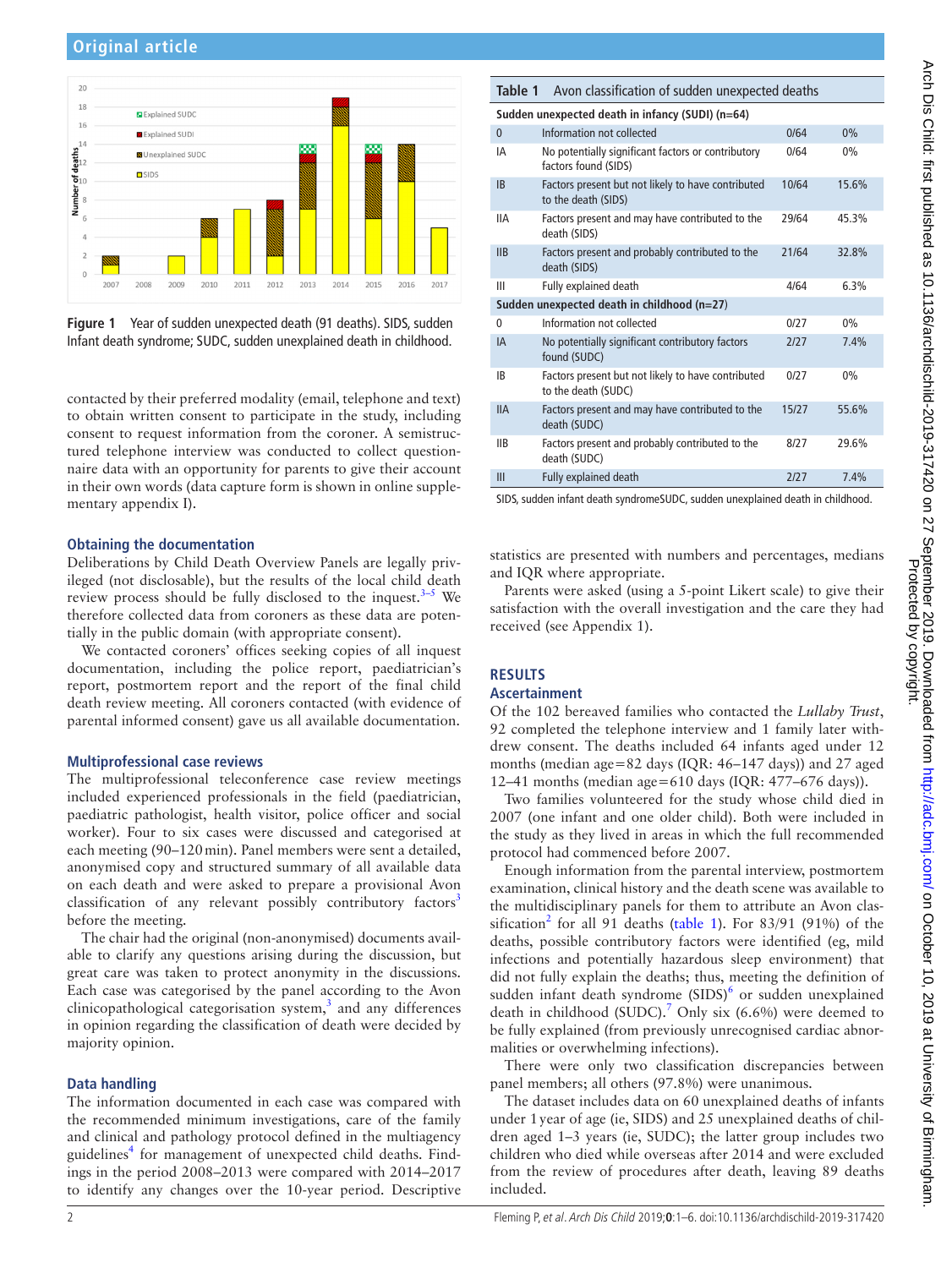<span id="page-3-0"></span>

| Table 2 Documentation of visit to home or scene of death/collapse |
|-------------------------------------------------------------------|
| for 89 unexpected deaths                                          |

| <b>Agency visiting</b>             | Cases in which visit was documented<br>$n$ (% of total) |  |
|------------------------------------|---------------------------------------------------------|--|
| Any home visit                     | 78 (88)                                                 |  |
| Police alone                       | 46 (52)                                                 |  |
| Health professional alone          |                                                         |  |
| Social care alone                  | 0                                                       |  |
| Police+health professional         | 32 (36)                                                 |  |
| Police+social care                 |                                                         |  |
| Police+health+social care          |                                                         |  |
| Parents present for the home visit | 71 (91% of home visits)                                 |  |
| Parents not present for the visit  | 7 (9% of home visits)                                   |  |

[Figure](#page-2-1) 1 shows the years in which the deaths occurred. With approximately 2000 unexplained (SIDS) deaths of infants  $\left($  < 1 year) in England in those years,<sup>[8](#page-6-6)</sup> our sample was around 3% of the total SIDS population.

From 2010 to 2016, The Office for National Statistics (ONS) estimated there were 91 SUDC between the ages of 12 and 24 months in England and Wales.<sup>8</sup> Our sample includes 18 SUDC deaths during this period and age range representing approximately 20% of SUDC deaths in England and Wales.

The 39 deaths from 2007 to 2013 and 50 deaths from 2014 to 2017 have been used to identify any changes in care or investigations over this 10-year period.

#### **Quality of care at the emergency department (ED)**

All 89 infants and children were taken to an ED with facilities for children. A paediatrician took a history in ED from 69% (61/89) of the parents and 78% (69/89) families reported having seen a paediatrician at some stage. Contact between police and clinical staff in the ED was poorly documented. Most families reported seeing the police in the ED, but few could remember whether the police and medical staff took a joint history, and coroner's documents commonly did not clarify this.

# **Quality of care at scene of death**

[Table](#page-3-0) 2 shows home visits to families and which agencies were involved, but only 38% families (34/89) had a home visit by a healthcare professional. Before 2014, 44% (17/39) of families had a home visit by a health professional compared with 34% (17/50) after 2014. Many families spontaneously reported that they particularly valued this healthcare professional home visit.

Crucial information on the scene and circumstances of the death were commonly poorly documented, for example, exactly where baby had been sleeping or who was in what position in the bed for a death during cosleeping. Baby's sleeping position (prone/supine/side) was not always documented. Arrangements of bedding were commonly poorly described, and bedding had sometimes been removed by police before the home visit.

Very few follow-up multiagency discussion meetings after the initial meeting in the ED were documented (only two cases). Five sets of parents reported having been interviewed separately and had not been allowed to be with each other in the immediate aftermath of their baby's death.

# **Quality of care relating to the pathology and interprofessional communication**

Paediatricians' reports to the coroner and/or the pathologist commonly omitted potentially important information about the

<span id="page-3-1"></span>**Table 3** Documentation of observations, investigations and procedures on presentation in emergency department (n=89)

| Procedure or investigation on presentation of<br>unexpected infant or child death | Documented in records<br>$n$ (%) |
|-----------------------------------------------------------------------------------|----------------------------------|
| Initial multiagency meeting                                                       | 37(42)                           |
| <b>Blood toxicology</b>                                                           | 28 (31)                          |
| Urine toxicology                                                                  | 19(21)                           |
| Blood culture                                                                     | 43 (48)                          |
| <b>Blood biochemistry</b>                                                         | 43 (48)                          |
| Cerebrospinal fluid sample                                                        | 31 (35)                          |
| Carboxyhaemoglobin                                                                | 11(12)                           |
| Skin biopsy for fibroblast culture                                                | 8(9)                             |
| Presence of livido                                                                | 41 (46)                          |
| Examination by paediatrician                                                      | 61 (69)                          |
| Optic fundi examined                                                              | 19(21)                           |
| Skeletal survey and results                                                       | 79 (89)                          |

circumstances of death (eg, sleeping position, position of baby or bed covers when found and position of infant in relation to others in the bed for bed-sharing deaths), and many did not list what investigations had been done [\(table](#page-3-1) 3). Few paediatricians' letters or postmortem reports noted whether the results of ED investigations had been passed to the pathologist. Postmortem examinations were largely conducted by a paediatric pathologist alone or jointly with a forensic pathologist [\(table](#page-3-2) 4).

The postmortem protocol for sudden unexpected deaths of infants or children<sup>[4](#page-6-2)</sup> was usually followed quite closely, but there was poor documentation of the metabolic and genetic investigations. Details of documented postmortem investigations are shown in [table](#page-4-0) 5.

Neuropathology investigations were poorly documented; even in unexplained deaths of older children, there were only reports by neuropathologists for 22% (5/23). Only 48% (11/23) of reports mentioned histological examination of the hippocampus: eight of these were described as normal (including one by a neuropathologist) and three (two of which were examinations by a neuropathologist) were reported as showing the characteristic abnormality of the hippocampus.

There was no standard terminology used by pathologists in their reports to the coroners; recommendations from Kennedy *et al*[4](#page-6-2) or of chief coroner were not followed.

# **Quality of care in reporting back to parents**

Only 15% (13/89) of the inquest reports mentioned a final multiagency review meeting, and it was documented in only 12 cases (where parents had been informed of the outcome of the meeting).

A final meeting with the paediatrician to explain the results of investigations was reported by 61% (54/89) of families; four families reported being offered such a meeting but had not taken it up.

<span id="page-3-2"></span>

| Table 4                                     | Pathologists involved in postmortem examinations |  |  |
|---------------------------------------------|--------------------------------------------------|--|--|
| Type of pathologist(s)                      | Cases<br>n(%)                                    |  |  |
| Paediatric and perinatal pathologist alone  | 76 (85)                                          |  |  |
| Forensic pathologist alone                  | 4 (5) (all for children aged $>1$ year)          |  |  |
| Adult pathologist alone                     | 1(1)                                             |  |  |
| Paediatric pathologist+forensic pathologist | 8(9)                                             |  |  |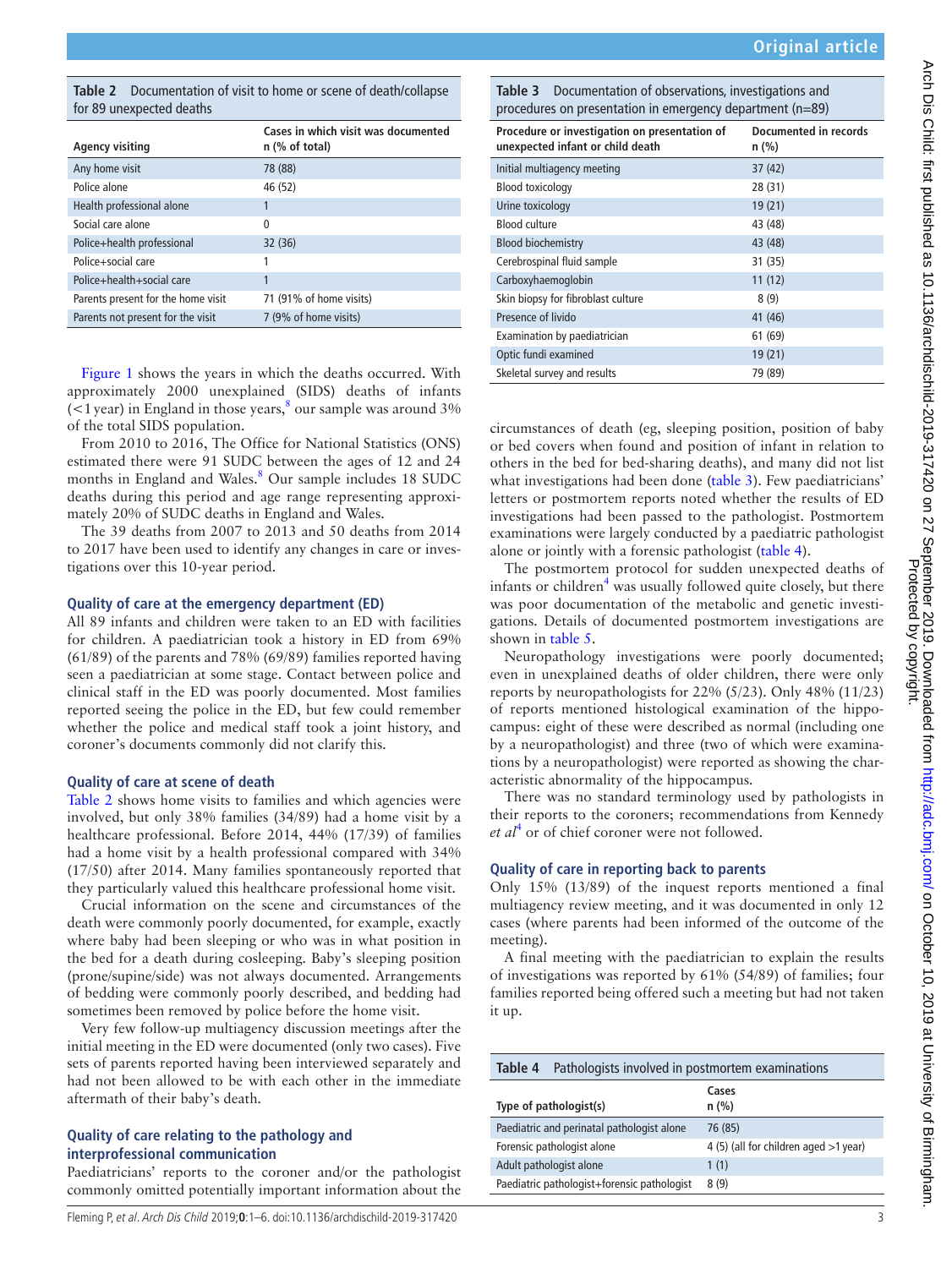<span id="page-4-0"></span>

|             | <b>Table 5</b> Documentation of investigations and results at postmortem |
|-------------|--------------------------------------------------------------------------|
| examination |                                                                          |

| Investigation                                         | <b>Cases documented with</b><br>results<br>n(%) |
|-------------------------------------------------------|-------------------------------------------------|
| Toxicology                                            | 51(57)                                          |
| Microbiology and virology                             | 82 (92)                                         |
| Full histological investigations (to RCPath protocol) | 88 (99)                                         |

The frequency of documentation of a multi-agency meeting (15% vs 14%) or a final meeting with a paediatrician (62% vs 61%) did not change before and after the end of 2013, respectively.

## **Classification of cause of death**

Most deaths included in this study went to inquest: 70% (42/60) of the SIDS deaths and 61% (14/23) of the SUDC deaths, though some coroners did not hold an inquest when the pathologist attributed death to a 'natural' cause such as 'SUDI' or 'SIDS'.

The nomenclature used for the final certified cause of death was dependent on the individual coroner rather than any consistent or systematic approach between coroners. Of the 10 deaths of infants under 1year of age for which no significant contributory factors were identified in our multiprofessional review meetings (ie, those classified as Avon level IA or IB: see [table](#page-2-0) 1), which thus unequivocally met the definition of  $\text{SIDS}_2^6$  four were certified as SIDS, two as SUDI, two as 'natural causes' and two as 'unascertained' by the coroners. Four families reported that they had been informed that, as their baby had died in bed with an adult, the death could not be categorised as SIDS, and four pathology reports (including two of those mentioned by parents) also contained statements to this effect.

In 79% cases (72/91), the cause of death attributed by the coroner was the same as that of the pathologist; in 12 cases, the pathologist's cause of death of 'unascertained' or 'SIDS' was changed by the coroner to 'natural causes'; in 3 cases, the pathologist's cause of death of 'SIDS' was changed by the coroner to 'unascertained'; in 1 case, the pathologist's cause of death of 'unascertained' was changed to 'SIDS' by the coroner, and in 2 cases specific infectious causes of death given by a forensic pathologist were changed to 'SUDC' by the coroner. In both cases, the study multiprofessional review panel agreed with the coroner that there was insufficient evidence to attribute the death to infection.



<span id="page-4-1"></span>



Final meeting with the Paediatrician.

<span id="page-4-2"></span>**Figure 3** Level of satisfaction with the overall investigative procedure if families did or did not have a final meeting with the paediatrician.

# **Families' satisfaction with the process**

Several families expressed concern at the way they had been treated by some staff (including clinical staff, police, social care staff or coroners' staff) though specific members of staff were also singled out by families as having provided exceptional care or support.

[Figure](#page-4-1) 2 shows parental satisfaction with the investigative process and whether an initial home visit by a healthcare professional had taken place, and [figure](#page-4-2) 3 shows parental satisfaction and whether a final meeting with the paediatrician was held. Families valued both the initial home visit and the final meeting very highly. [Figure](#page-4-3) 4 shows that parents' level of satisfaction with the whole investigative process changed little between 2007–2013 and 2014–2017.

# **Discussion**

Since 2008, the Statutory Guidance to the Children Act has required that the full results of the local child death review process, including the final multiagency review meeting, be provided to the coroner for the conduct of the inquest after unexpected infant or child deaths.<sup>245</sup> We found that the information provided to coroners was commonly lacking in some investigation results. Few inquests had the benefit of a full account of the multiagency discussions and conclusions from the final local case review meeting.



<span id="page-4-3"></span>**Figure 4** Level of satisfaction with the overall investigative procedure and changes over time.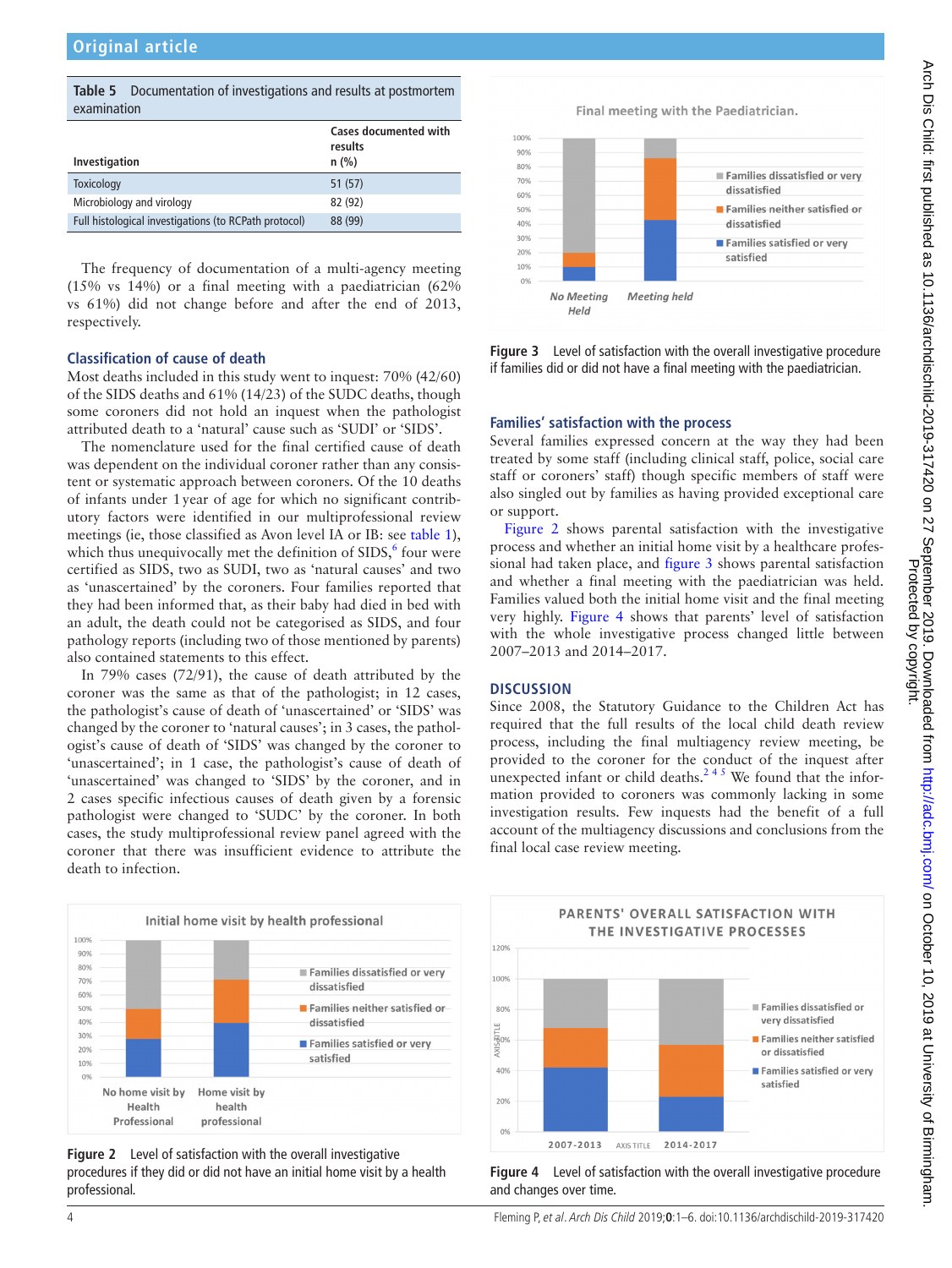The categorisation of the 'cause' of death by pathologists and coroners among the unexplained infant and child deaths varied widely and was largely determined by the views of individual coroners and pathologists rather than established criteria. Simi-larly, Garstang et al<sup>[9](#page-6-7)</sup> in the West Midlands found that pathologists and coroners were more likely to label cases as 'undetermined' than 'SIDS' even when internationally agreed criteria for SIDS were met.

We acknowledge the potential for recall bias to influence parents' recollection of the precise circumstances of their child's death. This emphasises the importance of accurate detailed contemporaneous recording of the scene and circumstances of all unexpected child deaths.

Despite the lack of some potentially important information in the documentation provided to the inquests, the parental narrative account and information made important contributions to our multiagency review meetings. This enabled us to achieve a unanimous consensus view on the Avon category for the deaths for 89/91 of the cases reviewed.

Inquest documentation commonly did not include either a parents' narrative account or certain important information (eg, position baby put down to sleep and details of bedsharing arrangements). While unlikely to have affected the conclusion on the cause of death, this information would potentially have been important in discussing the death with parents and in providing focused support for future pregnancies and with future children.

The lack of contemporaneous documentation of the death scene in many instances (and our subsequent reliance on parental recall) limits our ability to identify potentially hazardous sleep circumstances accurately. Confidently attributing death to asphyxia, even in hazardous sleeping circumstances, is seldom possible even with immediate expert scene review.<sup>3</sup>

We therefore suggest that all unexpected and unexplained deaths of infants or children should be categorised on the death certificate (in a slight modification of the approach suggested by the chief coroner<sup>[4](#page-6-2)</sup>), as 'unexplained sudden death in infancy' or '*unexplained sudden death in childhood*' with, whenever appropriate, a note that findings are compatible with the diagnosis of  $SIDS<sup>46</sup>$  or  $SUDC<sub>2</sub><sup>7</sup>$ , respectively.

In addition, a secondary categorisation for *all unexpected deaths* of infants or children should be determined at the Child Death Review Meeting<sup>[5](#page-6-8)</sup> using the Avon clinicopathological classification.<sup>24</sup>

This would allow the collection by both the ONS (collects death certification data) and the National Child Mortality Database (collects child death review process data) of consistent, accurate and meaningful data on unexpected and unexplained deaths in infancy and childhood and facilitate provision of improved information and subsequent support to bereaved families.

The Avon classification allows the identification of possible or probable contributory factors to the death in several domains: medical, social, physical, environmental, microbiological, radiological, metabolic and so on. This may help ensure that appropriate support and supervision is offered in future pregnancies, particularly when there has been concern about the presence of neglect or inappropriate parenting decisions as potentially contributory factors to the death.

Data collection on all unexpected infant and child deaths by local Child Death Overview Panels has facilitated the recognition of some modifiable contributing factors. However, there has been no systematic detailed national data collection or national systematic audit of the quality or completeness of the investigations.

The limitations to our assessment of the quality of these investigations included recruiting through a parent support charity, the Lullaby Trust, which meant that only bereaved families who contacted the Trust (around 50% nationally) were sampled. Only a small sample of unexpected deaths over this 10-year period were recruited, making it difficult to gauge the generalisability of the findings. There are gaps in the documented evidence and although these were often filled by the parental interviews, the time between our interview and the death introduces potential recall bias.

The families included in this study were self-selected and overall were less deprived and better educated than most bereaved families in our previous studies, although our approach of using specialist health professionals to conduct these sensitive interviews gave us a rich source of information on which to base our findings.

# **Conclusions**

Despite the limitations of this study, the wide variation in the quality of care and support provided to bereaved families that we have identified, the lack of good communication either between agencies or with families and the relative lack of appropriate care and support from a paediatrician are areas of serious concern requiring better monitoring and audit to improve the care given to families.

The great value attached by families to the initial home visit by a health professional and the final meeting with the paediatrician emphasise the importance of paediatricians fully engaging with this process for all unexpected child deaths.

There is a general need for further joint multiagency training on responding to unexpected deaths of children.

The implementation, from April 2019, of a National Child Mortality Database will allow more detailed investigation of factors contributing to child deaths and continuing monitoring and audit of the nature and quality of investigations and the care of families after unexpected deaths of infants and children.

#### **Author affiliations**

<sup>1</sup> Centre for Academic Child Health, University of Bristol, Bristol, UK

<sup>2</sup> Health Sciences Research Institute, University of Warwick, Coventry, UK <sup>3</sup>Department of Histopathology, Sheffield Childrens Hospital NHS Foundation Trust, Sheffield, UK

4 Jessop Neonatal Unit, Sheffield Teaching Hospitals, Sheffield, UK

5 Institute of Metabolism and Systems Research, University of Birmingham, Birmingham, UK

<sup>6</sup>National Congenital Anomaly and Rare Disease Registration Service, Public Health England, Newcastle upon Tyne, UK

<sup>7</sup>Institute of Criminal Justice Studies, University of Portsmouth, Portsmouth, UK 8 Dave Marshall Consultancy, London, UK

<sup>9</sup>Social Worker (retired), Leeds, UK

<sup>10</sup>Southwest Penninsula Child Death Overview Panel, Plymouth, UK

**Acknowledgements** We are grateful to the bereaved families that consented to participate in this study, as well as the coroners and coroner officers who provided documents to us.

**Contributors** The study was designed by PF, PB, JI, AP and AKE. The interviews with families were conducted by PF, PS, MCC, RCC and AKE. AP coordinated the data collected from families and coroners. Multidisciplinary reviews were carried out by PF, PS, MCC, RCC, AKE, MWP, JF, DM, AL and CE-C. Analysis was carried out by PB and PF. The article was drafted by PF with revisions from all co-authors. All coauthors gave their approval for the final version of the article to be submitted.

**Funding** This study was funded by a research grant (project 268) from the Lullaby Trust, with support from Teddy's Wish and other charitable funding agencies.

**Competing interests** None declared.

**Patient consent for publication** Not required.

**Ethics approval** This project was approved by the National Research Ethics Service Committee South West – Central Bristol (Reference 14/SW/1084. October 2014).